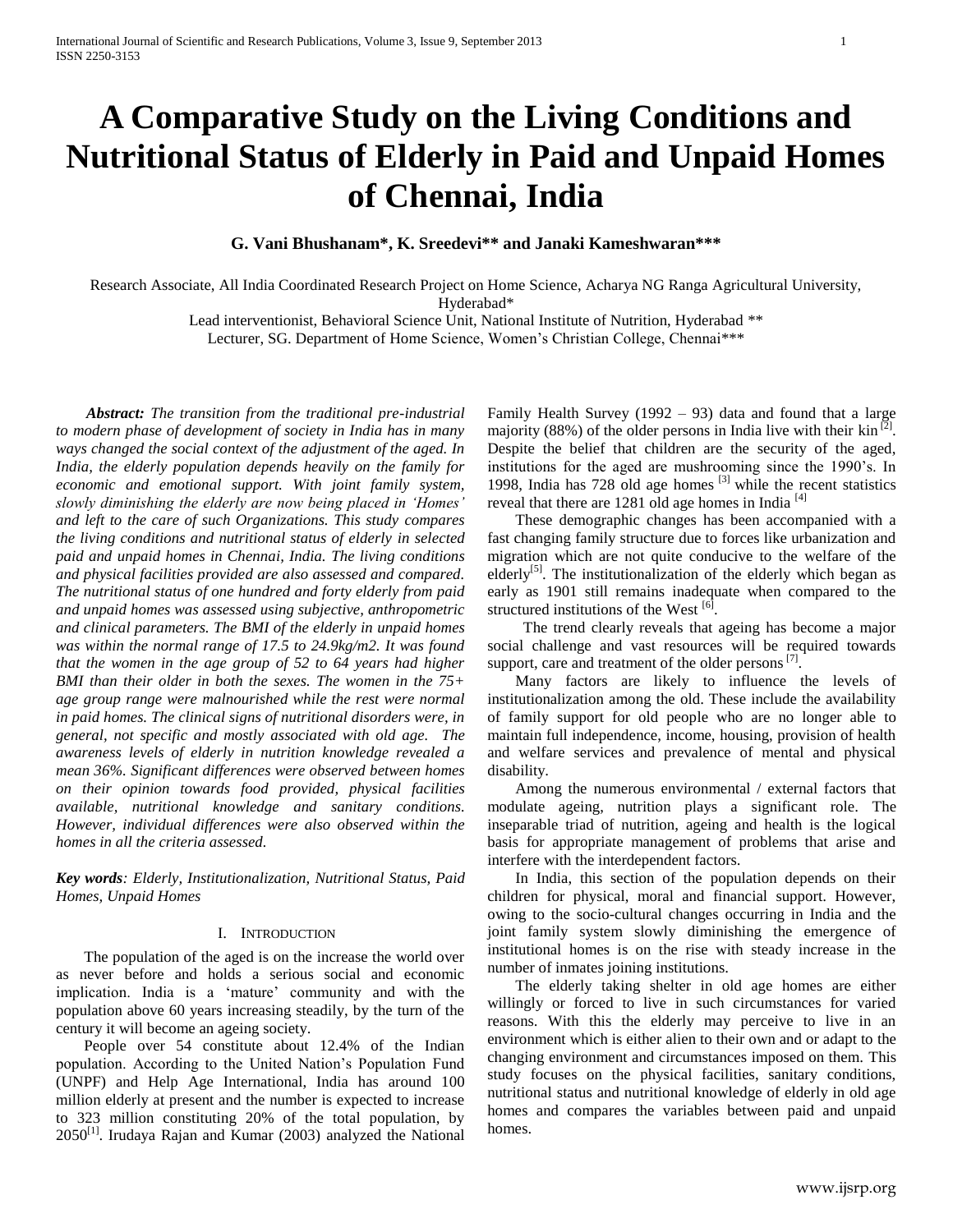# II. METHODOLOGY

## **Study design:**

*Selection of Homes:* Two paid and two unpaid homes in the city of Chennai were selected based on purposive sampling from the list of homes published by "Vishranthi Charitable Trust" under the Help age India, Chennai Region.

*Selection of sample:* All the inmates aged >52 years willing to respond to the investigator, having no physical disabilities like being stone deaf, dumb, lame and not bedridden were selected from two paid homes (PH1 and PH2 )and two unpaid homes (UP1 and UP2). A total of 140 participants formed the study group out of which 68 and 72 inmates were from paid and unpaid homes respectively.

*Tools for Data Collection:* A pre-tested Interview Schedule; Knowledge Assessment Questionnaire (KAQ); Observation Schedule and Clinical assessment schedule published by NAC ICMR was used to elicit information from the inmates on the a) General information b) Anthropometric measurements which includes Height, Weight, Mid –Arm Circumference c) Nutritional Knowledge and d) sanitation in and around the homes.

*Statistical Analysis:* The data collected were subjected to a) Arithmetic mean and Standard Deviation b) Multiple Analysis of Variance (MANOVA) and c) Distance matrix.

## III. RESULTS AND DISCUSSION

The nutritional status of one hundred and forty elderly from paid and unpaid homes was assessed using subjective, anthropometric and clinical parameters. The sanitary conditions in and around the four homes were also observed.

## **General Information**

*Age:* The age of the respondents was found to range from 52 to 85 years. 18% belonged to 52-64 years, 37% belonged to 65- 74 years and 45 % of them were 72 years and beyond.

*Sex:* 41% men and 59% women were institutionalized in both paid and unpaid homes.

## **Life style pattern**

*Education:* A majority (61%) of inmates in unpaid homes were high school dropouts in unpaid followed by illiterates (24%), higher secondary school education (11%) and graduates (4%). A majority (40%) of inmates in paid homes were high school dropouts followed by inmates having higher secondary school education (32%), graduates (18%), and illiterates (10%).

*Occupation:* 84% in paid homes had been sedentary workers, 15% heavy workers and 1% moderate workers while 64% in unpaid homes had been sedentary workers, 32% heavy workers and the rest moderate workers. One out of every two women in paid homes had been working before being institutionalized and 59% in unpaid homes had been employed. *Family Type:* All the respondents had come from nuclear families in unpaid homes while 71% in paid homes had come from nuclear families.

# **Nutritional parameter**

# *Anthropometry:*

The respondent's height & weight were measured, based on which BMI was calculated for each subject. The mean height of the male inmates in paid and unpaid homes were observed to be  $158.6\pm3.7$  and  $156.5\pm1.4$  cm respectively. The mean height of the female inmates in paid and unpaid homes were observed to be  $151.8 \pm 3.0$  and  $142.0 \pm 3.4$ cm respectively.

The mean weight of the male inmates in paid and unpaid homes were observed to be  $55.5 \pm 3.3$  and  $49.9 \pm 1.9$  cm respectively. The mean weight of the female inmates in paid and unpaid homes were observed to be  $58.8 \pm 2.1$  and  $46.4 \pm 1.2$ cm respectively.

The average BMI of males in paid and unpaid homes were  $21.9 + 1.6$  and  $19.4 + 1.9$  respectively and the average BMI of females in paid and unpaid homes were  $19.9 + 0.8$  and  $20.6 + 0.3$ respectively.

The BMI of all the age groups was well within the normal range except for women in the 75+ age group who were malnourished even extending to the severe malnourished stated of body mass index  $<$  11.5. Maximum deviation was found in men in the 52-64 years age group.

The Mid-arm circumference was found to be higher in men. There was little difference within the age group of both men and women in paid and unpaid homes

### **Clinical assessment***:*

The clinical signs of nutritional disorders were, in general, not specific and mostly associated with old age.

#### **Nutritional knowledge**

The Knowledge Assessment Questionnaire (KAQ) developed to assess the knowledge levels on food and its functions; balanced diet; nutrients and its sources; role of nutrients in the human body; common nutritional deficiencies revealed a mean score of 22 against a maximum score of 50. 35% of the subjects scored 22, 27.5% scored 16, 22.5% scored 28 and 15% scored 26.

The knowledge levels of the subjects on disorders due to certain nutrients and therapeutic importance of food was the least followed by role of nutrients in the human body.

**Table 1: Comparison of Paid Home 1 with Unpaid Homes 1 and 2**

| anu <i>2</i><br>S.No. | <b>Variables</b>           | <b>PH1 &amp;</b> | <b>PH1 &amp;</b> |
|-----------------------|----------------------------|------------------|------------------|
|                       |                            | UH1              | UH2              |
|                       |                            | F                | F                |
|                       | Height                     | 7.84             | 0.07             |
| 2                     | Weight                     | 3.14             | 1.43             |
| 3                     | <b>MAC</b>                 | 1.81             | 0.77             |
| $\overline{4}$        | BMI                        | 0.12             | 1.40             |
| 5                     | Clinical                   | 1.37             | 0                |
| 6                     | <b>Family Details</b>      | $36.57*$         | 12.44**          |
| 7                     | Pathology                  | 3.85             | 9.71**           |
| 8                     | Opinion on Food            | 29.35*           | $17.26**$        |
| 9                     | <b>Physical Facilities</b> | 130.67*          | 48.74**          |
| 10                    | Nutritional Knowledge      | 11.68**          | $13.21**$        |

S\* - Significant at 1% level; S\*\* - Significant at 5% level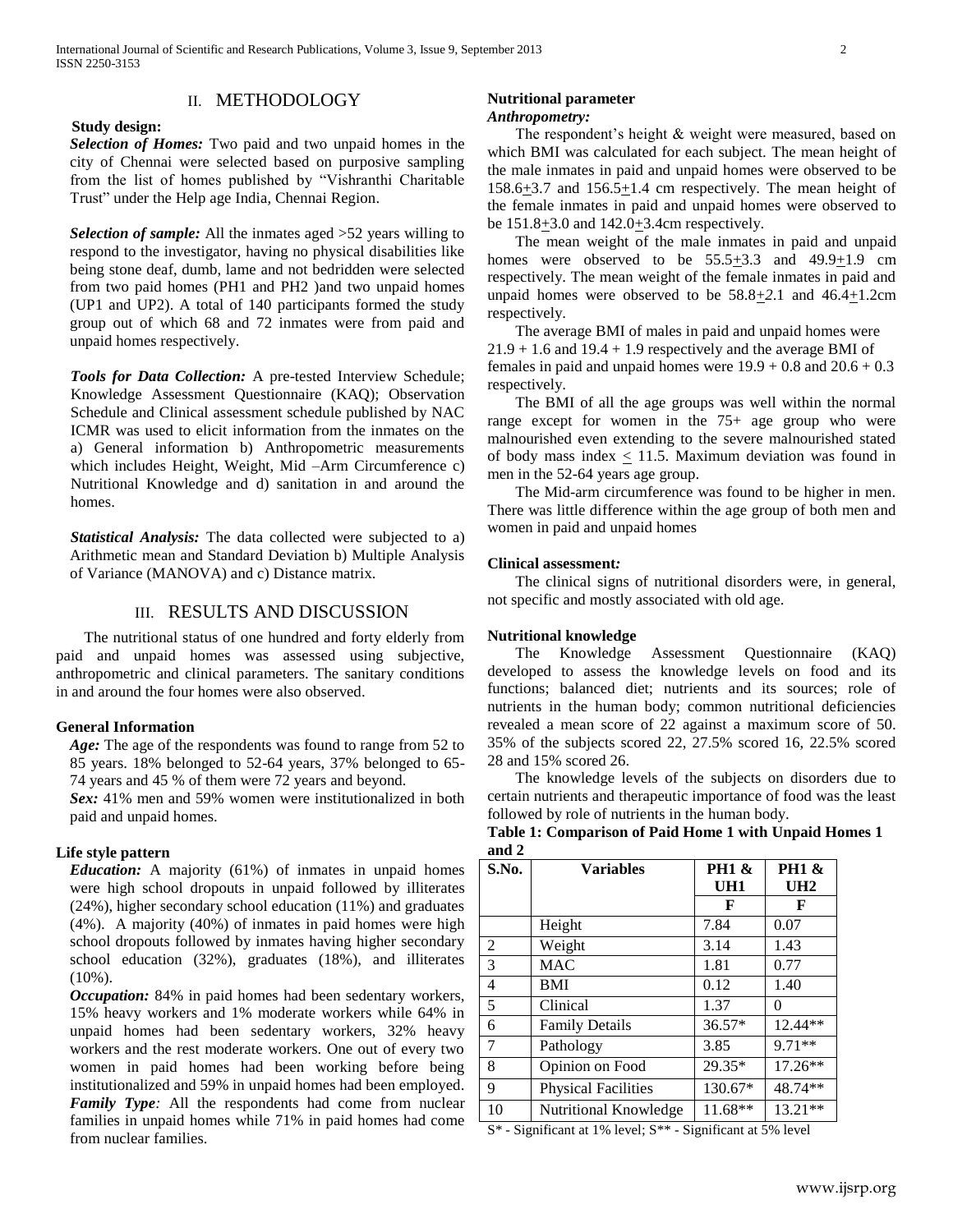The four significant variables found when comparing PH1 and UP1 are the family background, opinion on the food provided, physical facilities and nutritional knowledge. Opinion of food is an additional factor that distinguishes paid homes from unpaid homes. There was a significant difference in opinion concerning food, between these homes. This factor influences the mood of the elderly and in turn the amount of food consumed. Both quality and quantity are important factors in determining the nutritional status of the senior citizens. The clinical signs of nutritional were, in general not specific and mostly associated with old age. The general pathological conditions observed and the administration of drugs do not appear to significantly influence the nutritional status

The five factors that were found to be significant are: family background, pathological problems, opinion on the food provided, physical facilities and nutritional knowledge. The common pathological problems faced by the senior citizens were hypertension, constipation and arthritis. The other problems included loss of memory, hearing, vision, teeth and memory loss.

**Table 2: Comparison of Paid Home 2 with Unpaid Homes 1 and 2**

| S.No.           | <b>Variable</b>            | <b>PH2 &amp;</b><br>UP1 | <b>PH2 &amp;</b><br>UP2 |
|-----------------|----------------------------|-------------------------|-------------------------|
|                 |                            | F                       | F                       |
|                 | Height                     | $13.51*$                | $\theta$                |
| 2               | Weight                     | 9.17**                  | 0.43                    |
| $\overline{3}$  | <b>MAC</b>                 | 6.95                    | 0.25                    |
| $\overline{4}$  | <b>BMI</b>                 | 0.03                    | 0.79                    |
| $5\overline{)}$ | Clinical                   | $\Omega$                | 2.58                    |
| 6               | <b>Family Details</b>      | 33.39*                  | 16.52*                  |
| $\overline{7}$  | Pathology                  | 0.95                    | 4.58                    |
| 8               | Opinion on Food            | 24.54*                  | $16.51*$                |
| 9               | <b>Physical Facilities</b> | 6.38                    | 0.49                    |
| 10              | Nutritional Knowledge      | $11.97**$               | $13.61*$                |

S\* - Significant at 1% level; S\*\* - Significant at 5% level

A significant difference was observed in the weights, family background and opinion on food between senior citizens belonging to PH2 and UP1. There is also a significant difference in the nutritional knowledge between these two homes.

There is a significant difference in the weights of senior citizens belonging to PH2 and UP2. The difference in weights of senior citizens may be contributed by one or more of the factors which are: heredity, socio-economic status, the food and nutritional knowledge. There is significant difference in the opinion on food provided in the homes, family background and nutritional knowledge between these two groups. Hence a significant difference in weight of senior citizens belonging to PH2 and UP2 can be attributed to family background, food provided in the homes, and nutritional knowledge. There is also a significant difference in the physical facilities offered by PH2 andUP2 which reflects the economic factor.

| S.No. | <b>Variable</b>            | F     | Sig. of F |
|-------|----------------------------|-------|-----------|
| 1     | Height                     | 0.11  | <b>NS</b> |
| 2     | Weight                     | 0.43  | <b>NS</b> |
| 3     | MAC                        | 0.35  | <b>NS</b> |
| 4     | <b>BMI</b>                 | 0.26  | <b>NS</b> |
| 5     | Clinical                   | 2.33  | <b>NS</b> |
| 6     | <b>Family Details</b>      | 2.37  | S         |
| 7     | Pathology                  | 0.91  | <b>NS</b> |
| 8     | Opinion on Food            | 74.79 | $S^*$     |
| 9     | <b>Physical Facilities</b> | 46.88 | $S^*$     |
| 10    | Nutritional Knowledge      | 0.17  | <b>NS</b> |

S\* - Significant at 1% level; S\*\* - Significant at 5% level

The only two of the ten variables found to be significant between PH1 and PH2 are food provided in the homes and physical facilities. The opinion was studied in terms of quantity, quality, taste, consistency and the menu pattern.

| S.No. | <b>Variable</b>            | F     | Sig. of F |
|-------|----------------------------|-------|-----------|
| 1     | Height                     | 9.91  | $S**$     |
| 2     | Weight                     | 15.40 | $S^*$     |
| 3     | MAC                        | 7.52  | <b>NS</b> |
| 4     | <b>BMI</b>                 | 1.04  | <b>NS</b> |
| 5     | Clinical                   | 1.55  | <b>NS</b> |
| 6     | <b>Family Details</b>      | 12.07 | $S^{**}$  |
| 7     | Pathology                  | 1.64  | <b>NS</b> |
| 8     | Opinion on Food            | 0.03  | <b>NS</b> |
| 9     | <b>Physical Facilities</b> | 14.78 | $S^*$     |
| 10    | Nutritional Knowledge      | 0.08  | <b>NS</b> |

**Table 4: Comparison between UP1 and UP2**

S\* - Significant at 1% level; S\*\* - Significant at 5% level

The differences between the two unpaid homes were observed with reference to physical facilities and family background. The difference in physical facilities may be associated with the funds received from voluntary organizations.

**Table 5: Comparison between Paid Homes and Unpaid Homes (PH1 and PH2 with UP1 and UP2)**

| S.No.          | Variable                   | F     | Sig. of F |
|----------------|----------------------------|-------|-----------|
|                | Height                     | 5.71  | NS        |
| 2              | Weight                     | 1.47  | <b>NS</b> |
| 3              | MAC                        | 0.91  | <b>NS</b> |
| 4              | <b>BMI</b>                 | 0.51  | NS        |
| 5              | Clinical                   | 0.004 | <b>NS</b> |
| 6              | <b>Family Details</b>      | 44.66 | $S^*$     |
| $\overline{7}$ | Pathology                  | 7.29  | NS        |
| 8              | Opinion on Food            | 0.06  | NS        |
| 9              | <b>Physical Facilities</b> | 25.04 | $S^*$     |
| 10             | Nutritional Knowledge      | 25.23 | $S^*$     |

S\* - Significant at 1% level; S\*\* - Significant at 5% level